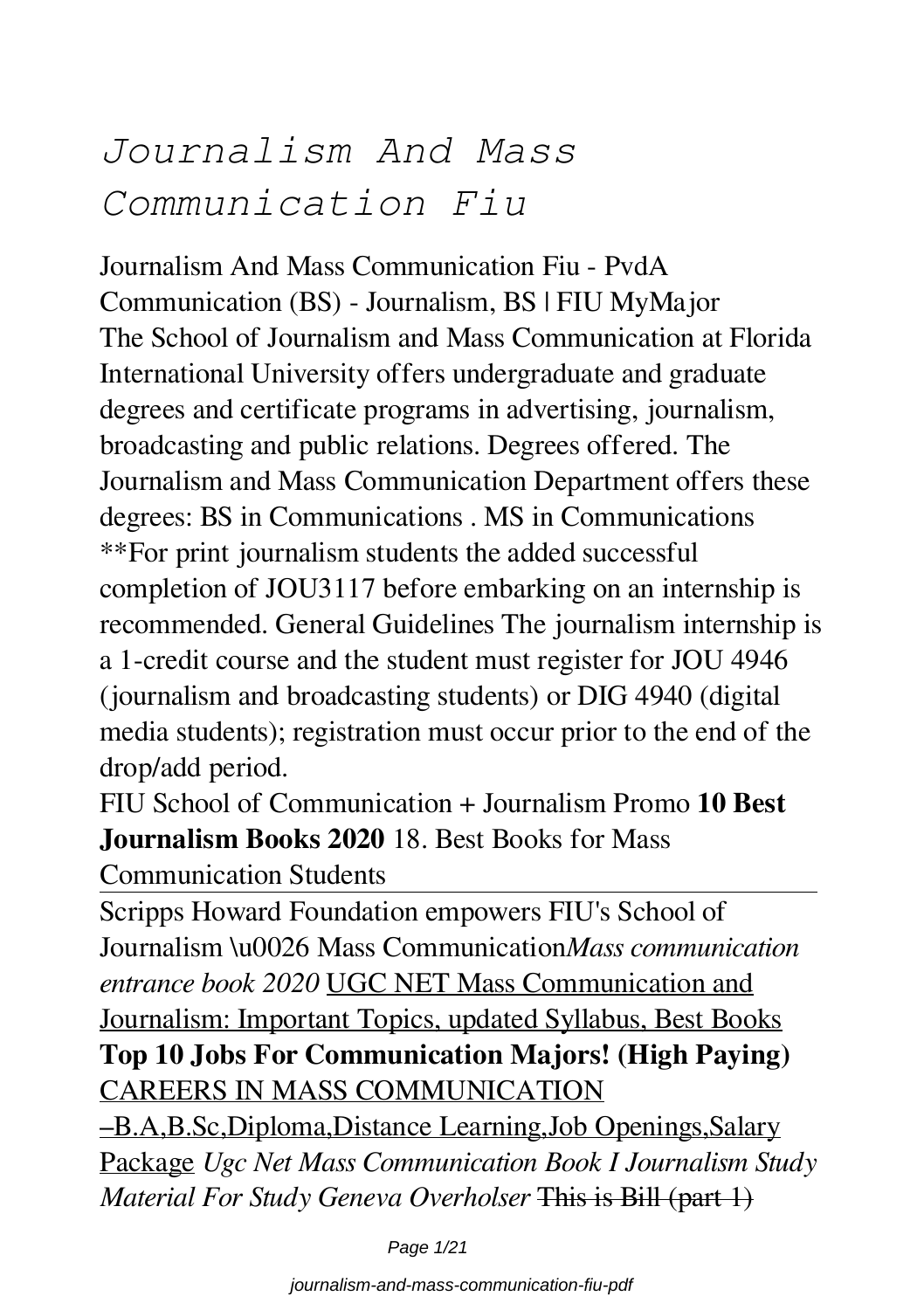*Contagious : The Outbreak Narrative Florida International University Speak-Off, Spring 2014*

Career Options in Journalism \u0026 Mass Communication | Latest Jobs in Mass Communication |Black Humanity Matters: A teach-in on the crisis of race in America Research for the World's Toughest Challenges – SDG Programme *10 Best Journalism Books 2018*

A DAY IN THE LIFE OF A COMMUNICATIONS INTERN Radio War Nerd #181 PREVIEW: Gene Sharp \u0026 Color Revolutions with Marcie Smith**2019 Frank Deford Lecture in Sports Journalism by Andrea Joyce** Journalism And Mass Communication Fiu

Students in the journalism and broadcasting majors work directly with career professionals, conducting research and not just learning the trade of journalism in a digital age, but producing it; while students in the Digital Media Studies major become some of the industry's up-and-coming media professionals and innovators, tackling the trials of social media and enhancing communication through art, music, journalism, and other forms of expression.

Home Page - Department of Journalism

Online access to over 100 journals in the fields of Journalism & Mass Communications Access World News : Historical and Current Coverage from 1690- Present; Local, regional, national and international news; Features most major U.S. news sources plus many hard-to-find local and regional titles; 139 countries on six continents are covered.

Journalism and Mass Communication - FIU Libraries at ... The School of Journalism and Mass Communication reviews all Page 2/21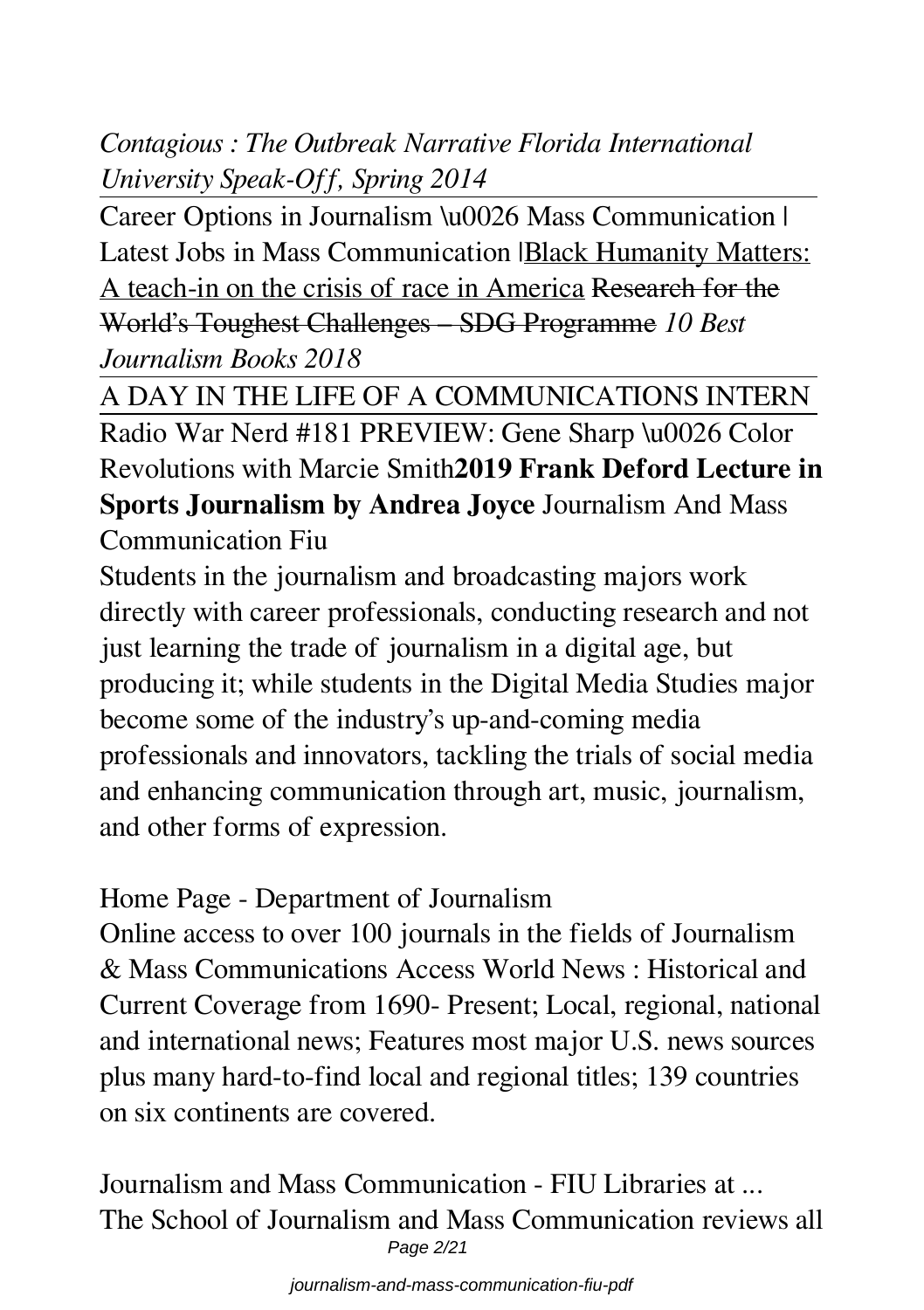applications to determine acceptance decisions. In addition to the general FIU Transfer Admissions criteria for students with 60 credits or more, the following criteria must be met:  $\cdot$ completion of MMC 3003 - Mass Communication Orientation course, and

Communication (BS) - Journalism, BS | FIU MyMajor The SCJ is an ACEJMC accredited institution that houses the Department of Communication and the Department of Journalism + Media. The SCJ is part of the College of Communication, Architecture + The Arts (CARTA) at FIU and its faculty is internationally recognized for its work in researching the effects of social media, media literacy, organizational communication, advertising and public ...

HomePage - School of Communication + Journalism FIU School of Journalism & Mass Communication Kristin Bird, Sr. Development Officer, Florida International University, School of Journalism & Mass Communication, Biscayne Bay Campus, 3000 NE 151 Street, ACII – Room 335, North Miami, FL 33181, Tel: (305) 919-4001, Fax: (305) 919-5203, kbird@fiu.edu Giving - Department of Journalism

Journalism And Mass Communication Fiu The School of Journalism and Mass Communication is fully accredited by the Accrediting Council on Education in Journalism and Mass Communications. Only 25 percent of all Schools of Journalism and Mass Communication in the United States are fully accredited. The aim of the undergraduate communication program at the University is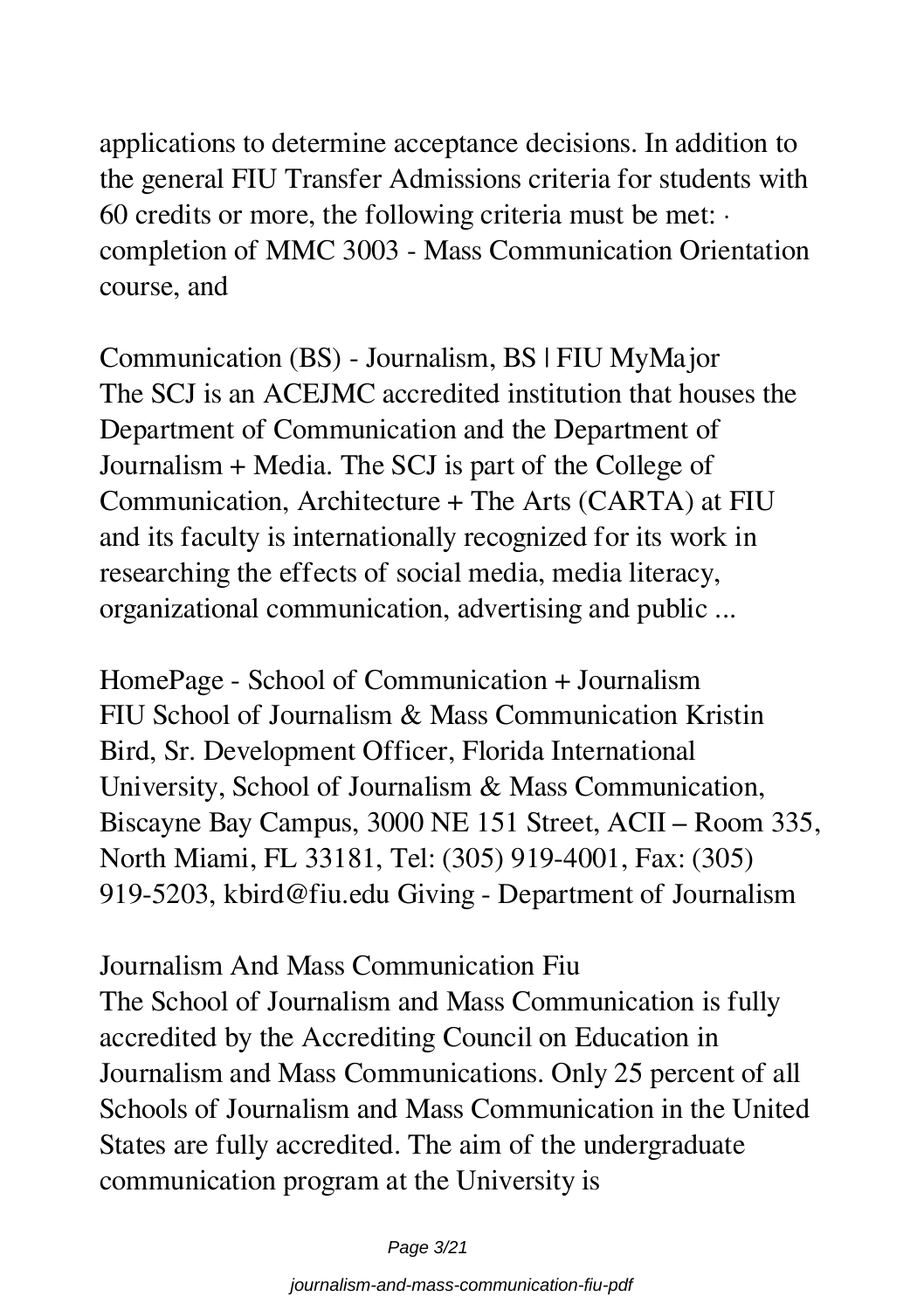School of Journalism and Mass Communication \*\*For print journalism students the added successful completion of JOU3117 before embarking on an internship is recommended. General Guidelines The journalism internship is a 1-credit course and the student must register for JOU 4946 (journalism and broadcasting students) or DIG 4940 (digital media students); registration must occur prior to the end of the drop/add period.

Journalism, Digital Media and Broadcasting - FIU The School of Communication + Journalism at FIU offers more than 100 undergraduate and graduate courses focused on providing skills and aptitudes to succeed in today's expanding world of media, including web-based, interactive and digital communications — through broad and highly technical and field-specialized content that evolves as rapidly as the media.

Majors and Track Sheets - Department of Journalism - FIU of the School of Journalism and Mass Communication offers professional education leading to the M.S. in Mass Communication with current specializations in student media advising, global strategic communications, and Spanishlanguage journalism. The orientation of the graduate program is primarily professional, not theoretical.

School of Journalism and Mass Communication Home Page - Department of Communication

Home Page - Department of Communication 646 School of Journalism and Mass Communication Graduate Catalog 2013-2014 School of Journalism and Mass Page 4/21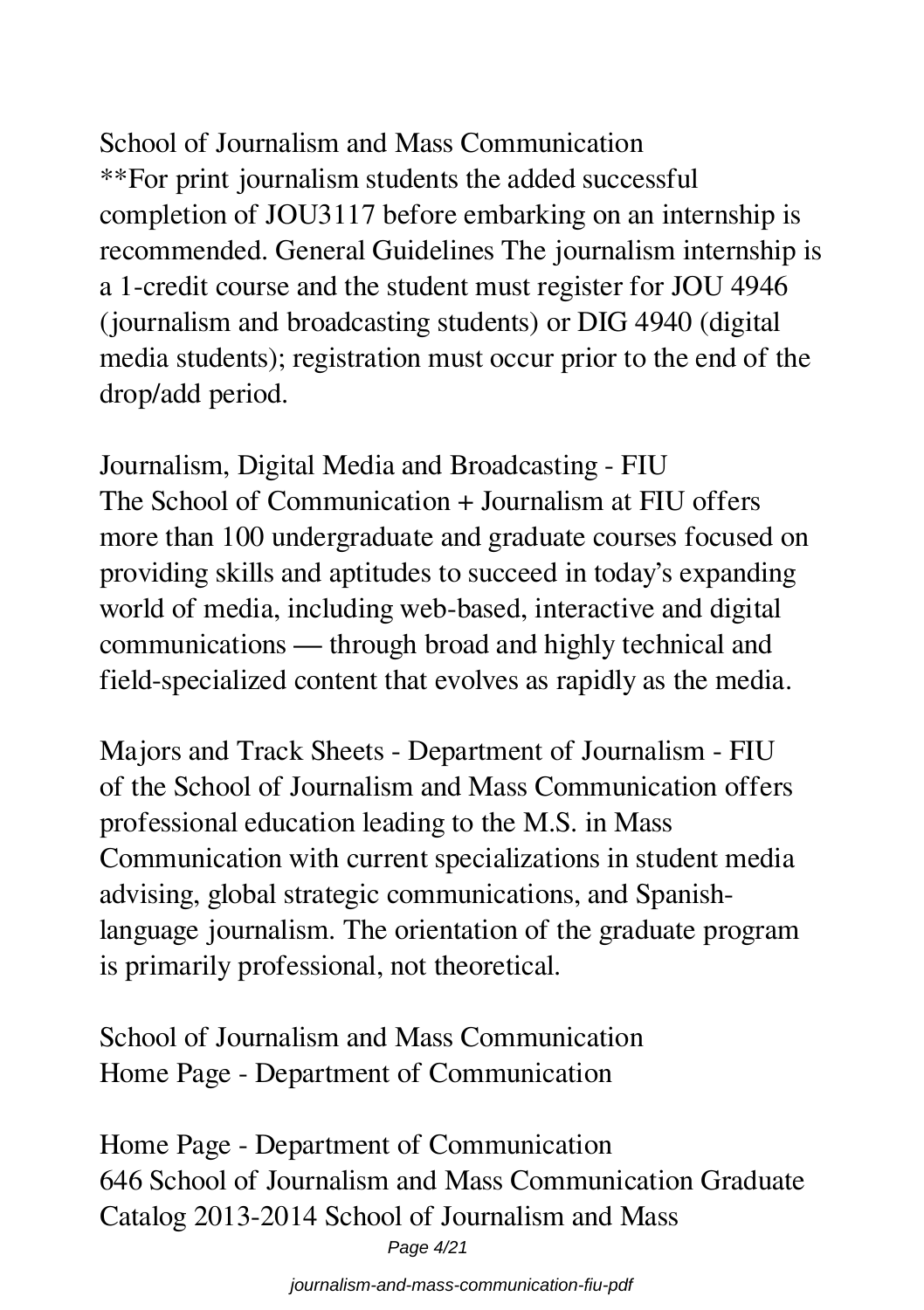Communication Raul Reis, B.Professor and Dean Allan Richards, Associate Professor and Associate Dean Topic should reflect why the program is a suitable Jose Alejandro Alvarado, Associate Professor Margo Berman, Professor and Interim Chair, for

646 School of Journalism and Mass Communication Graduate ...

With colleague Kate MacMillin, Ponte produced a video on the founding class of FIU's Herbert Wertheim College of Medicine. As an early adopter of multimedia multi-platform journalism in the classroom, Ponte has taken an active role in modifying the SCJ curriculum to include visual literacy, multimedia production, and digital skills.

Faculty Profiles - Department of Journalism of the School of Journalism and Mass Communication offers professional education leading to the M.S. in Mass Communication with current specializations in student media advising, integrated communications: advertising and public relations, and Spanish-language journalism. The orientation of the graduate program is primarily

Graduate Catalog 2010-2011 School of Journalism and Mass ... The School of Journalism and Mass Communication (SJMC) at Florida International University (FIU), today announced the appointment of Alejandro Alvarado, Ph.D., as the Telemundo Director of the school's Hispanic Media Futures Program, an innovative student development program to train future Hispanic journalists and communicators.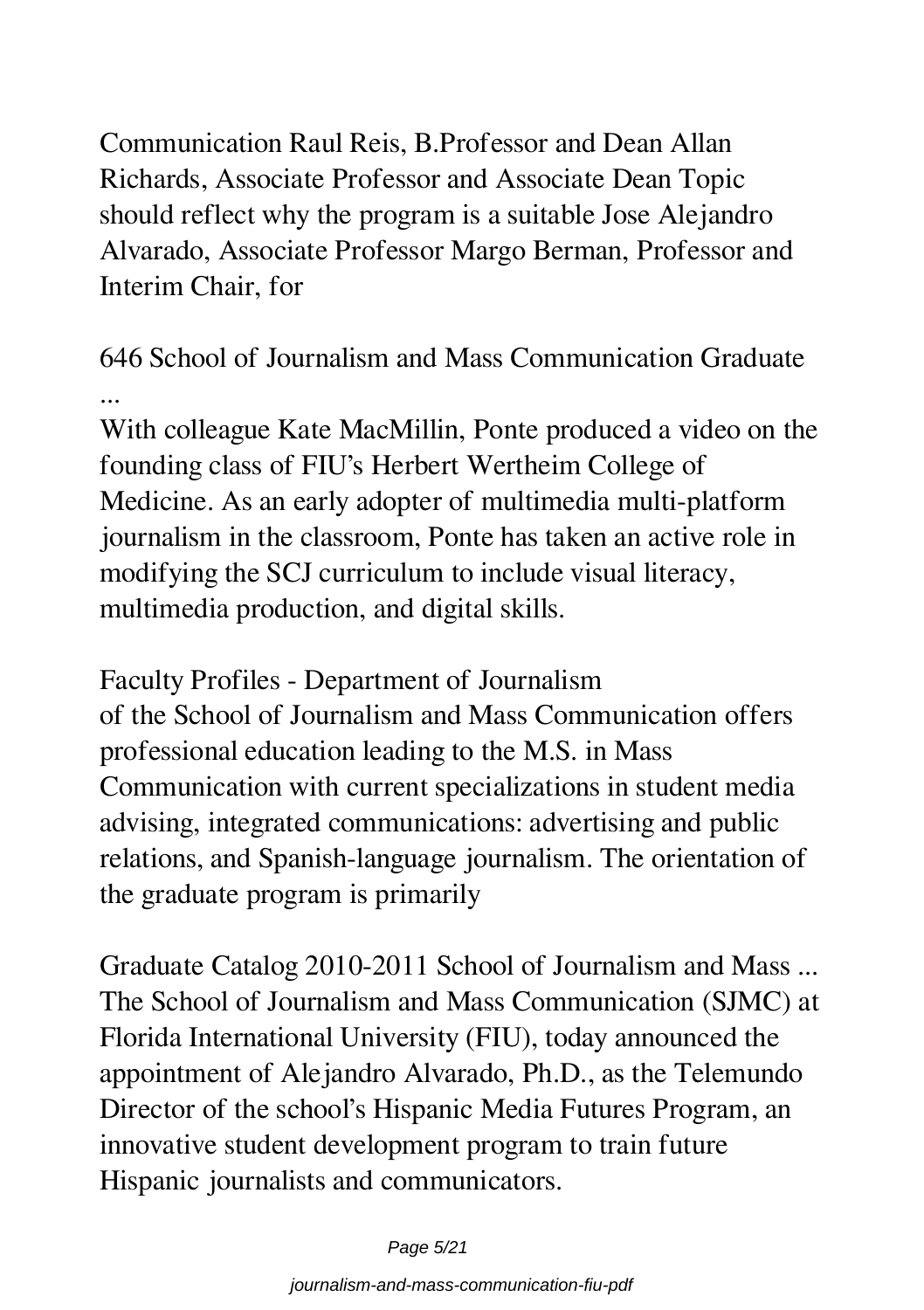Director named to Hispanic Media Futures Program at FIU The School of Journalism and Mass Communication at Florida International University offers undergraduate and graduate degrees and certificate programs in advertising, journalism, broadcasting and public relations. Degrees offered. The Journalism and Mass Communication Department offers these degrees: BS in Communications . MS in Communications

#### of faculty within - opir.fiu.edu

If you have any questions about your gift to the School of Journalism and Mass Communication at FIU, please contact: Kristin Bird, Sr. Development Officer, Florida International University, School of Journalism & Mass Communication, Biscayne Bay Campus, 3000 NE 151 Street, ACII – Room 335,

Journalism And Mass Communication Fiu - PvdA The School of Journalism and Mass Communication at Florida International University (FIU or University) is fully accredited by the Accrediting Council on Education in Journalism and Mass Communications. Founded in 1980, as a Department of Communication within the College of Arts and Sciences, the School became a free-

#### TABLE OF CONTENTS - oia.fiu.edu

August 7, 2020 at 2:30pm. Danielle Kilgo, a researcher, professor and advocate for human rights, has been awarded the seventh annual 2020 Early-Career Woman Scholar Award from the Lillian Lodge Kopenhaver Center for the Advancement of Women in Communication, housed in the College of Communication, Architecture + The Arts (CARTA). The award, given in partnership with the Association for Education Page 6/21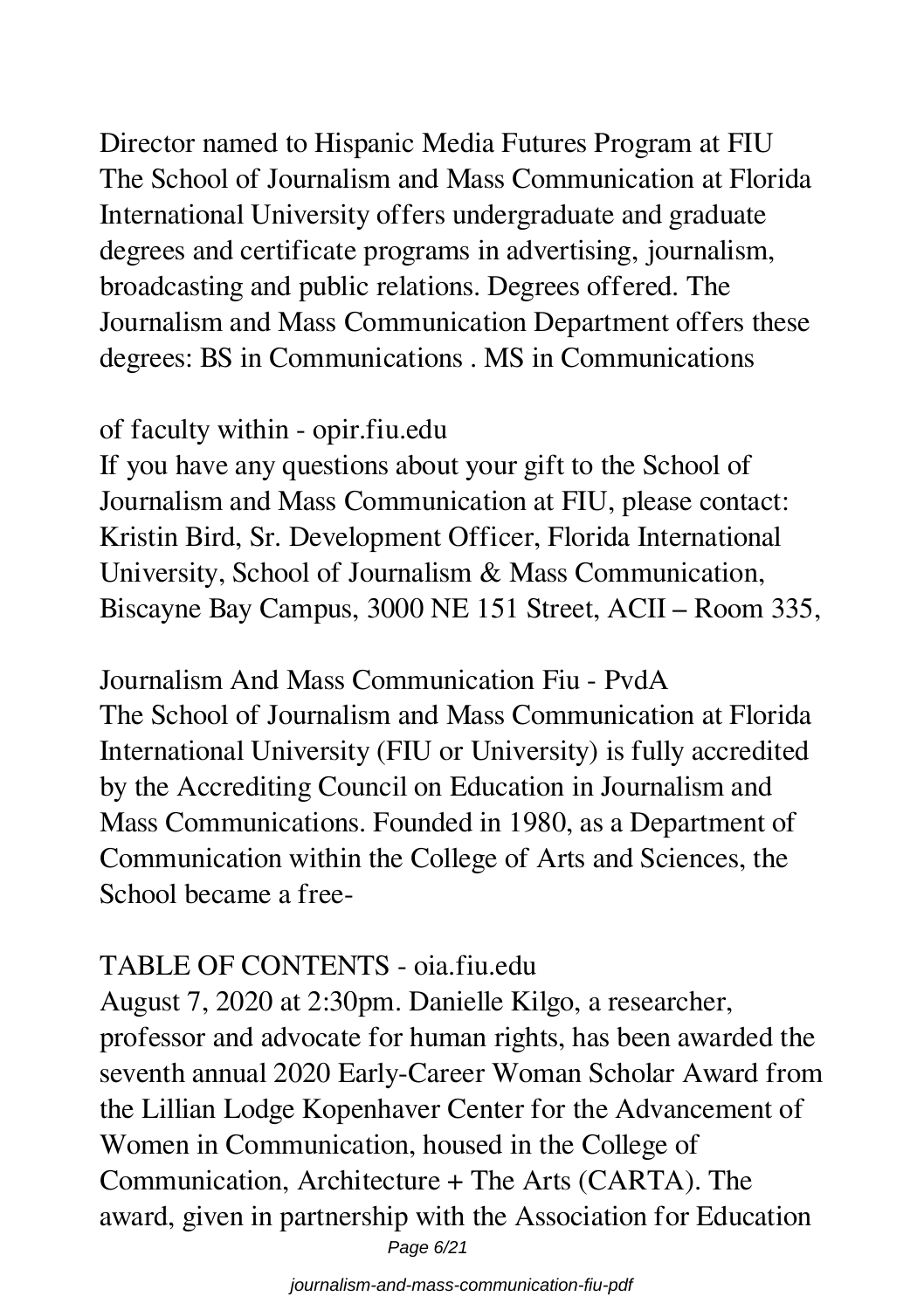in Journalism and Mass Communication (AEJMC) Commission on the Status of Women, honors an ...

**Graduate Catalog 2010-2011 School of Journalism and Mass ...**

**The School of Journalism and Mass Communication is fully accredited by the Accrediting Council on Education in Journalism and Mass Communications. Only 25 percent of all Schools of Journalism and Mass Communication in the United States are fully accredited. The aim of the undergraduate communication program at the University is**

**of faculty within - opir.fiu.edu**

**August 7, 2020 at 2:30pm. Danielle Kilgo, a researcher, professor and advocate for human rights, has been awarded the seventh annual 2020 Early-Career Woman Scholar Award from the Lillian Lodge Kopenhaver Center for the Advancement of Women in Communication, housed in the College of Communication, Architecture + The Arts (CARTA). The award, given in partnership with the Association for Education in Journalism and Mass Communication (AEJMC) Commission on the Status of Women, honors an ...**

The School of Journalism and Mass Communication (SJMC) at Florida International University (FIU), today announced the appointment of Alejandro Alvarado, Ph.D., as the Telemundo Director of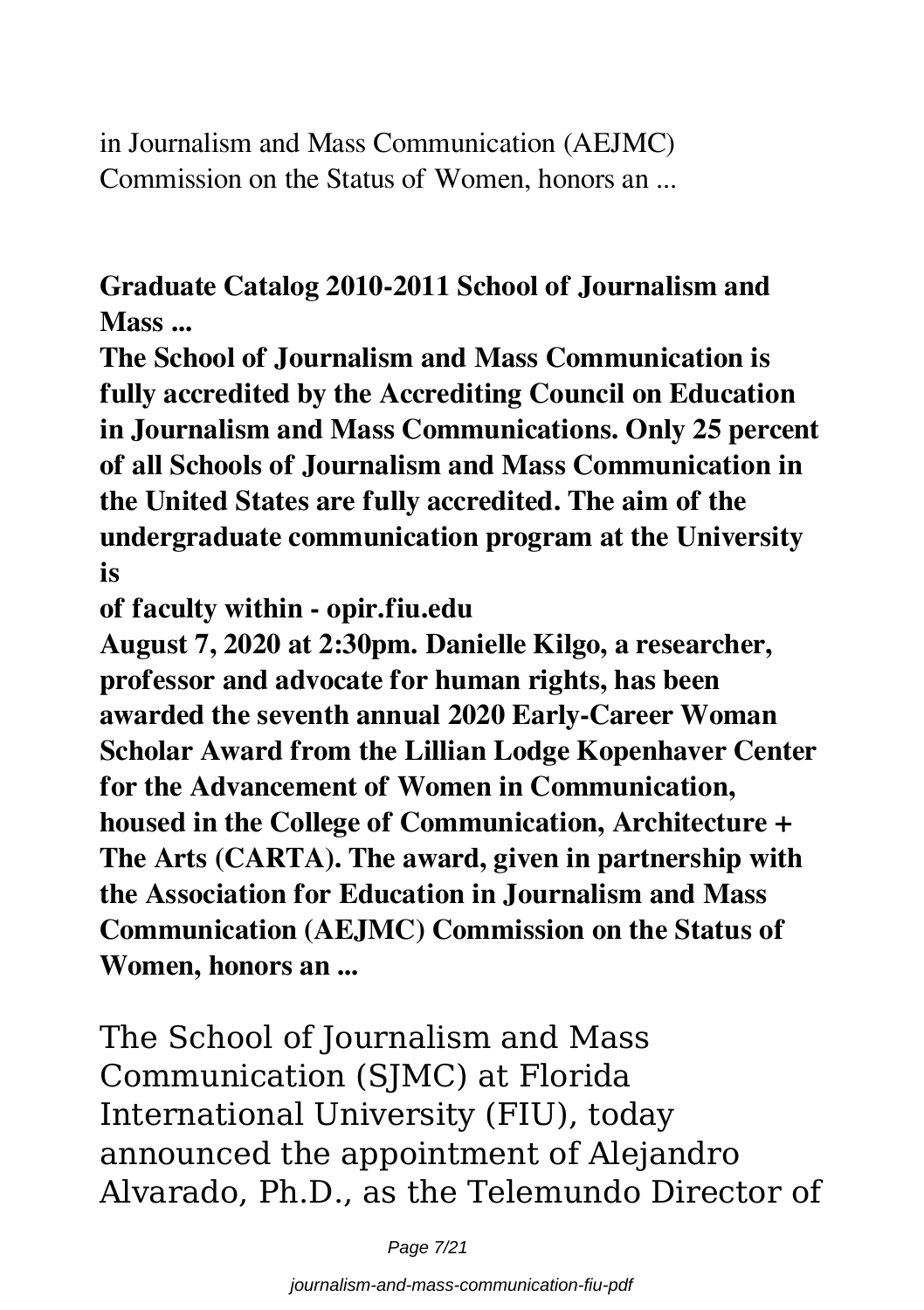Program, an innovative student development program to train future Hispanic journalists and communicators.

FIU School of Communication + Journalism Promo **10 Best Journalism Books 2020** 18. Best Books for Mass Communication Students

Scripps Howard Foundation empowers FIU's School of Journalism \u0026 Mass Communication*Mass communication entrance book 2020* UGC NET Mass Communication and Journalism: Important Topics, updated Syllabus, Best Books **Top 10 Jobs For Communication Majors! (High Paying)** CAREERS IN MASS COMMUNICATION –B.A,B.Sc,Diploma,Distance Learning,Job Openings,Salary Package *Ugc Net Mass Communication Book I Journalism Study Material For Study Geneva Overholser* This is Bill (part 1) *Contagious : The Outbreak Narrative Florida International University Speak-Off, Spring 2014* Career Options in Journalism \u0026 Mass Communication | Latest Jobs in Mass Communication |Black Humanity Matters: A

teach-in on the crisis of race in America Page 8/21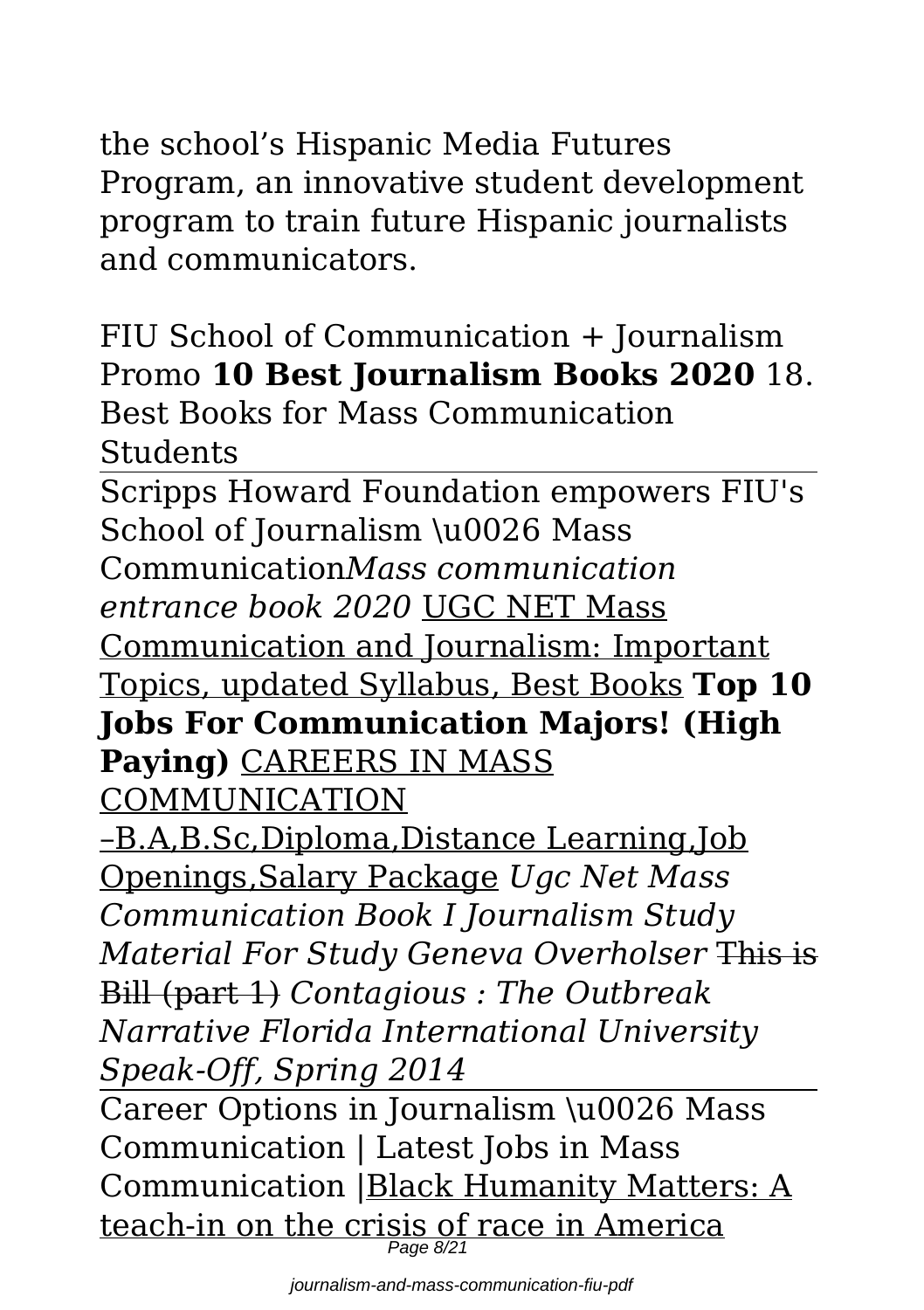Research for the World's Toughest Challenges – SDG Programme *10 Best Journalism Books 2018*

A DAY IN THE LIFE OF A COMMUNICATIONS INTERN Radio War Nerd #181 PREVIEW: Gene Sharp \u0026 Color Revolutions with Marcie Smith **2019 Frank Deford Lecture in Sports Journalism by Andrea Joyce** Journalism And Mass Communication Fiu Students in the journalism and broadcasting majors work directly with career professionals, conducting research and not just learning the trade of journalism in a digital age, but producing it; while students in the Digital Media Studies major become some of the industry's up-and-coming media professionals and innovators, tackling the trials of social media and enhancing communication through art, music, journalism, and other forms of expression.

Home Page - Department of Journalism Online access to over 100 journals in the fields of Journalism & Mass Communications Access World News : Historical and Current Coverage from 1690- Present; Local, regional, national and international news; Features most major U.S. news sources plus Page 9/21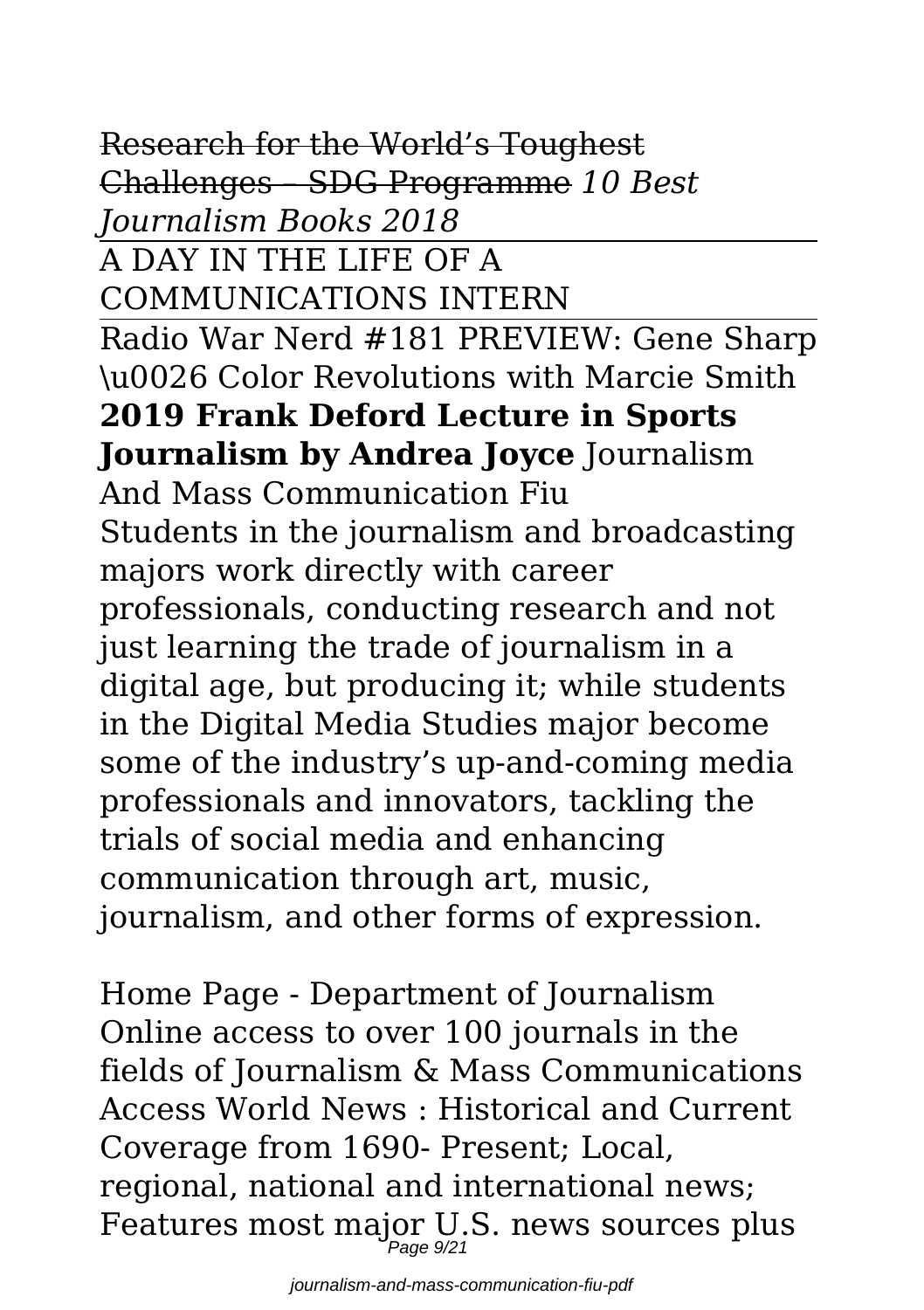many hard-to-find local and regional titles; 139 countries on six continents are covered.

Journalism and Mass Communication - FIU Libraries at ...

The School of Journalism and Mass Communication reviews all applications to determine acceptance decisions. In addition to the general FIU Transfer Admissions criteria for students with 60 credits or more, the following criteria must be met: · completion of MMC 3003 - Mass Communication Orientation course, and

Communication (BS) - Journalism, BS | FIU MyMajor

The SCJ is an ACEJMC accredited institution that houses the Department of Communication and the Department of Journalism + Media. The SCJ is part of the College of Communication, Architecture + The Arts (CARTA) at FIU and its faculty is internationally recognized for its work in researching the effects of social media, media literacy, organizational communication, advertising and public ...

HomePage - School of Communication + Journalism

Page 10/21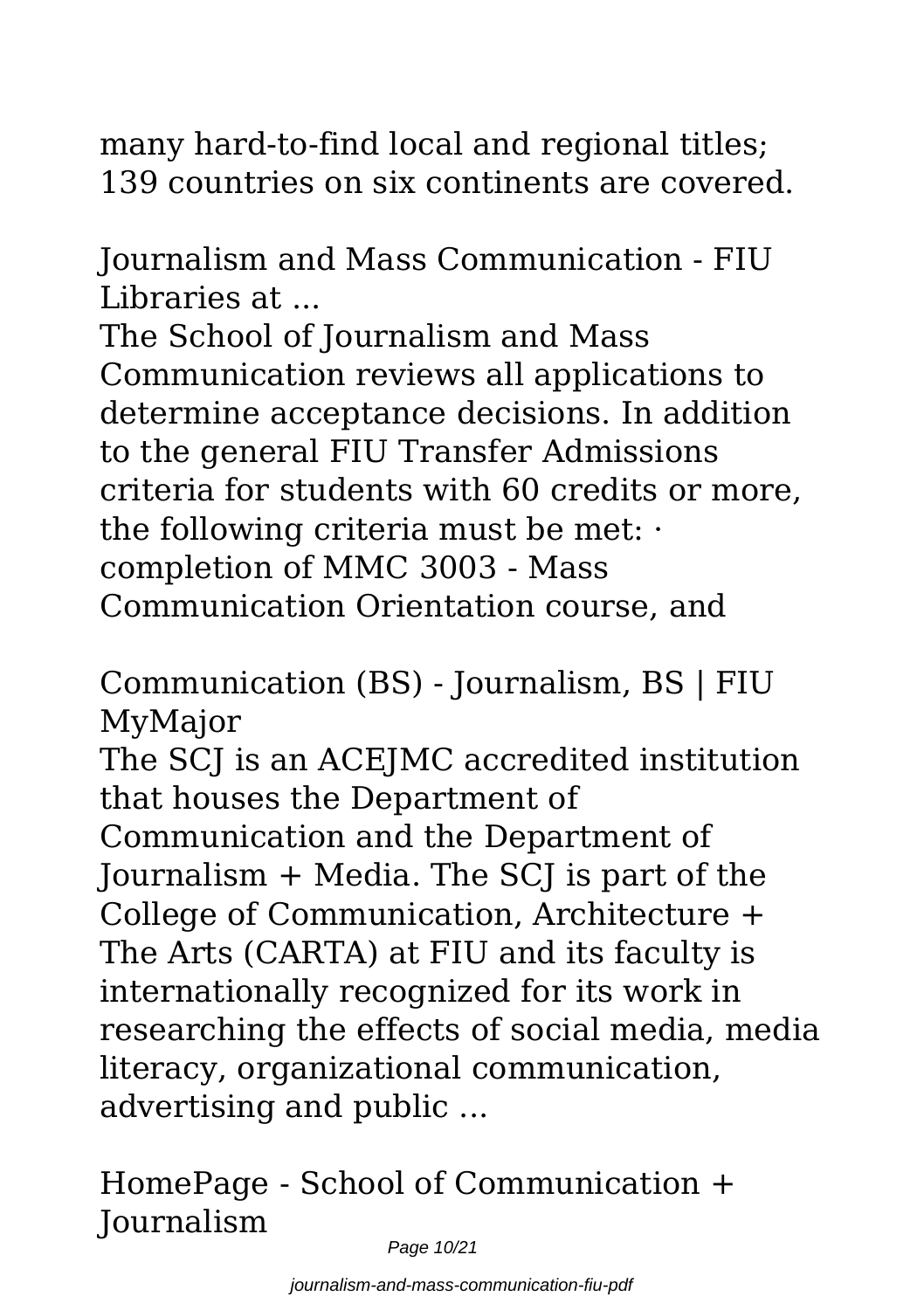FIU School of Journalism & Mass Communication Kristin Bird, Sr. Development Officer, Florida International University, School of Journalism & Mass Communication, Biscayne Bay Campus, 3000 NE 151 Street, ACII – Room 335, North Miami, FL 33181, Tel: (305) 919-4001, Fax: (305) 919-5203, kbird@fiu.edu Giving - Department of Journalism

Journalism And Mass Communication Fiu The School of Journalism and Mass Communication is fully accredited by the Accrediting Council on Education in Journalism and Mass Communications. Only 25 percent of all Schools of Journalism and Mass Communication in the United States are fully accredited. The aim of the undergraduate communication program at the University is

School of Journalism and Mass Communication

\*\*For print journalism students the added successful completion of JOU3117 before embarking on an internship is recommended. General Guidelines The journalism internship is a 1-credit course and the student must register for JOU 4946 (journalism and Page 11/21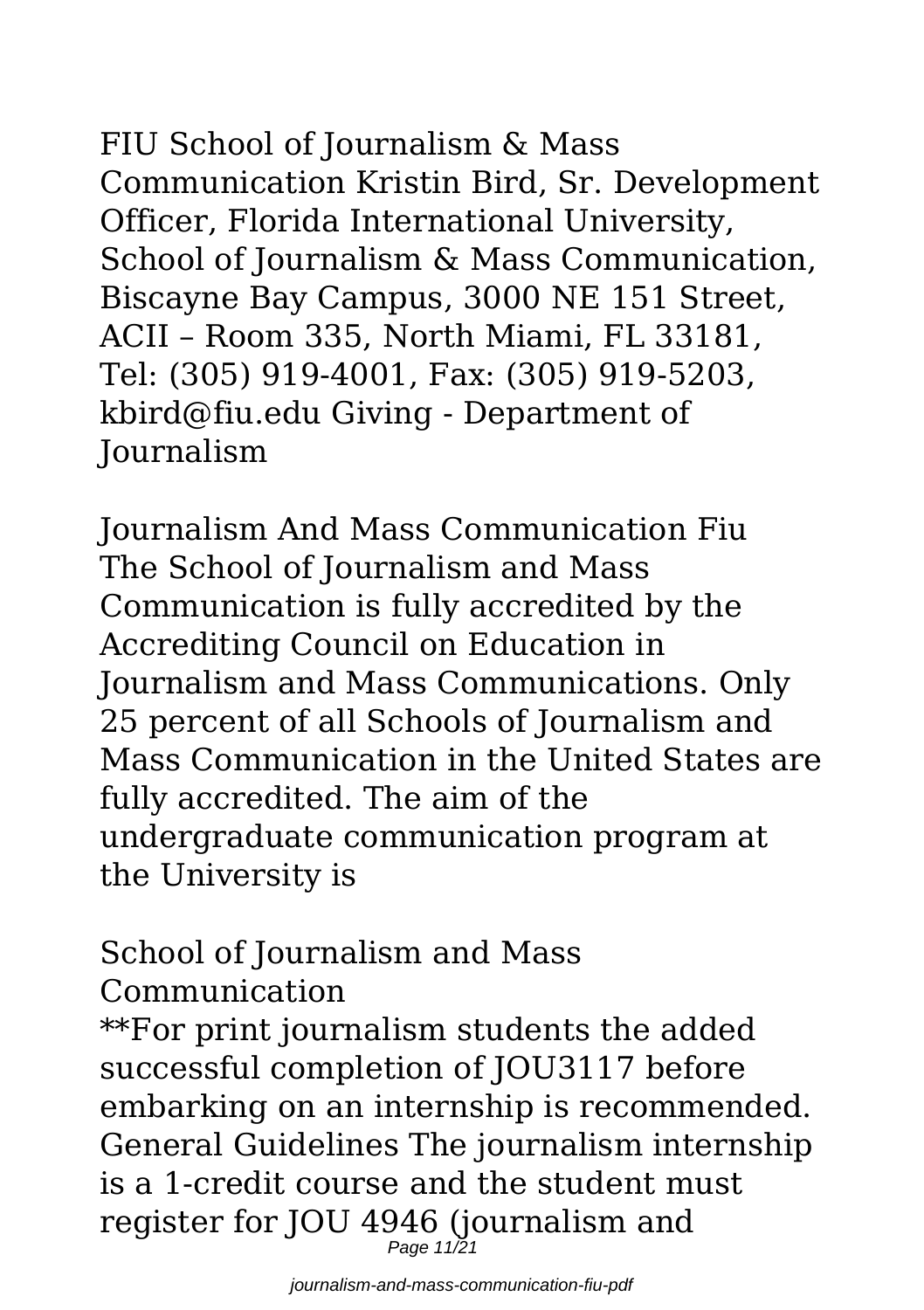broadcasting students) or DIG 4940 (digital media students); registration must occur prior to the end of the drop/add period.

Journalism, Digital Media and Broadcasting - **FIU** 

The School of Communication + Journalism at FIU offers more than 100 undergraduate and graduate courses focused on providing skills and aptitudes to succeed in today's expanding world of media, including webbased, interactive and digital communications — through broad and highly technical and field-specialized content that evolves as rapidly as the media.

Majors and Track Sheets - Department of Journalism - FIU

of the School of Journalism and Mass Communication offers professional education leading to the M.S. in Mass Communication with current specializations in student media advising, global strategic communications, and Spanish-language journalism. The orientation of the graduate program is primarily professional, not theoretical.

School of Journalism and Mass Communication

Page 12/21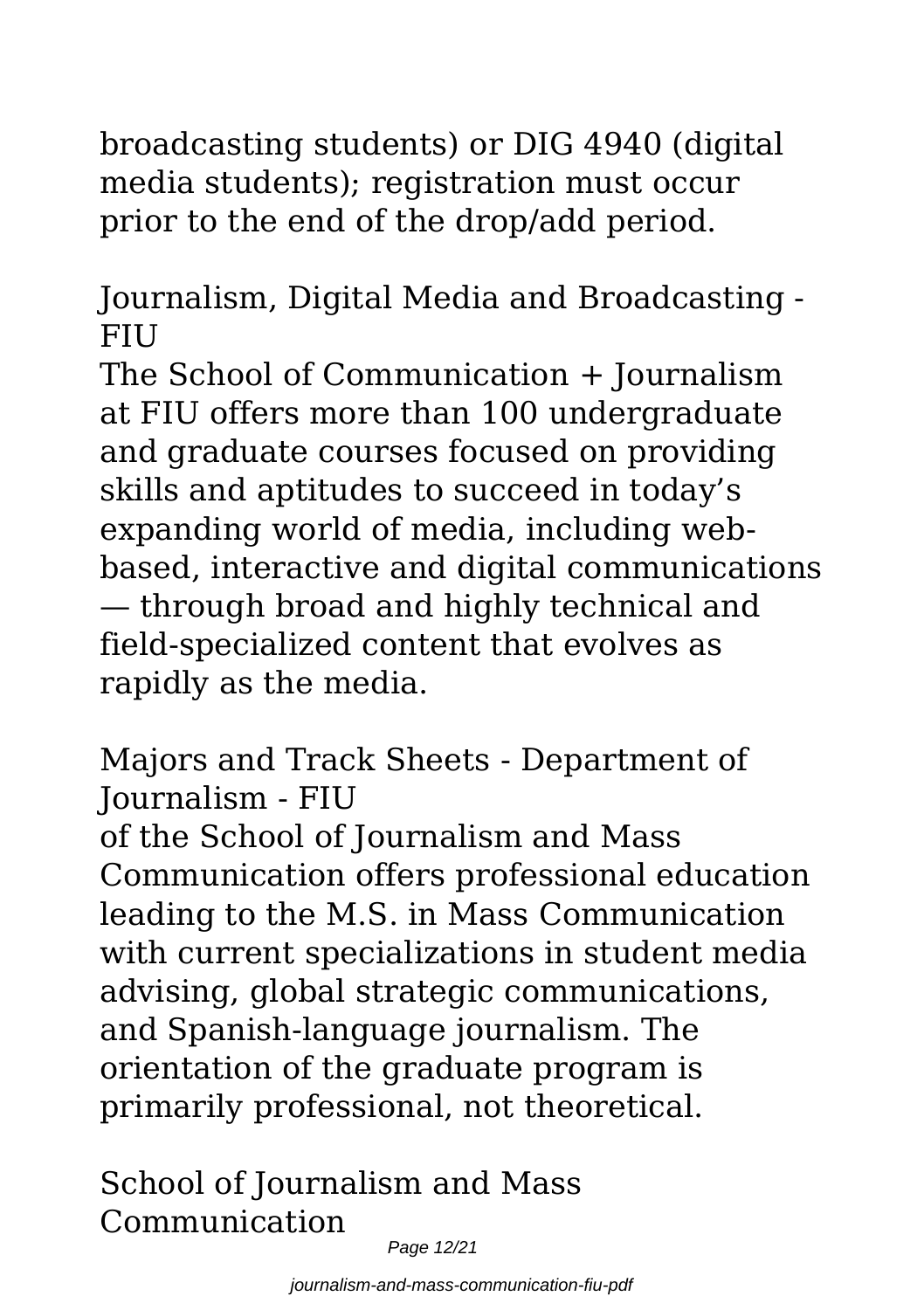Home Page - Department of Communication

Home Page - Department of Communication 646 School of Journalism and Mass Communication Graduate Catalog 2013-2014 School of Journalism and Mass Communication Raul Reis, B.Professor and Dean Allan Richards, Associate Professor and Associate Dean Topic should reflect why the program is a suitable Jose Alejandro Alvarado, Associate Professor Margo Berman, Professor and Interim Chair, for

646 School of Journalism and Mass Communication Graduate ...

With colleague Kate MacMillin, Ponte produced a video on the founding class of FIU's Herbert Wertheim College of Medicine. As an early adopter of multimedia multiplatform journalism in the classroom, Ponte has taken an active role in modifying the SCJ curriculum to include visual literacy, multimedia production, and digital skills.

Faculty Profiles - Department of Journalism of the School of Journalism and Mass Communication offers professional education leading to the M.S. in Mass Communication with current specializations in student media Page 13/21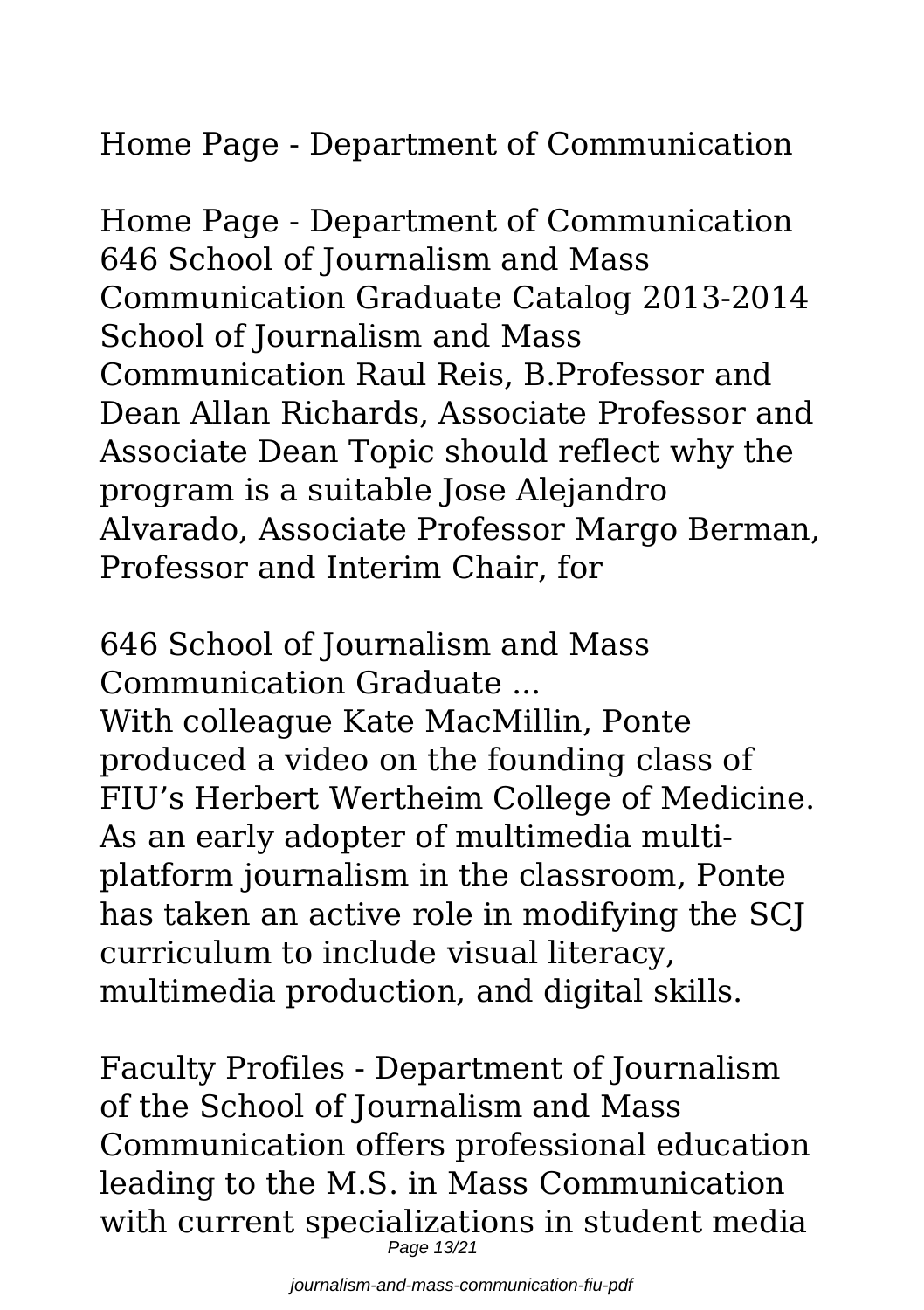advising, integrated communications: advertising and public relations, and Spanishlanguage journalism. The orientation of the graduate program is primarily

Graduate Catalog 2010-2011 School of Journalism and Mass ...

The School of Journalism and Mass Communication (SJMC) at Florida International University (FIU), today announced the appointment of Alejandro Alvarado, Ph.D., as the Telemundo Director of the school's Hispanic Media Futures Program, an innovative student development program to train future Hispanic journalists and communicators.

Director named to Hispanic Media Futures Program at FIU

The School of Journalism and Mass Communication at Florida International University offers undergraduate and graduate degrees and certificate programs in advertising, journalism, broadcasting and public relations. Degrees offered. The Journalism and Mass Communication Department offers these degrees: BS in Communications . MS in Communications

Page 14/21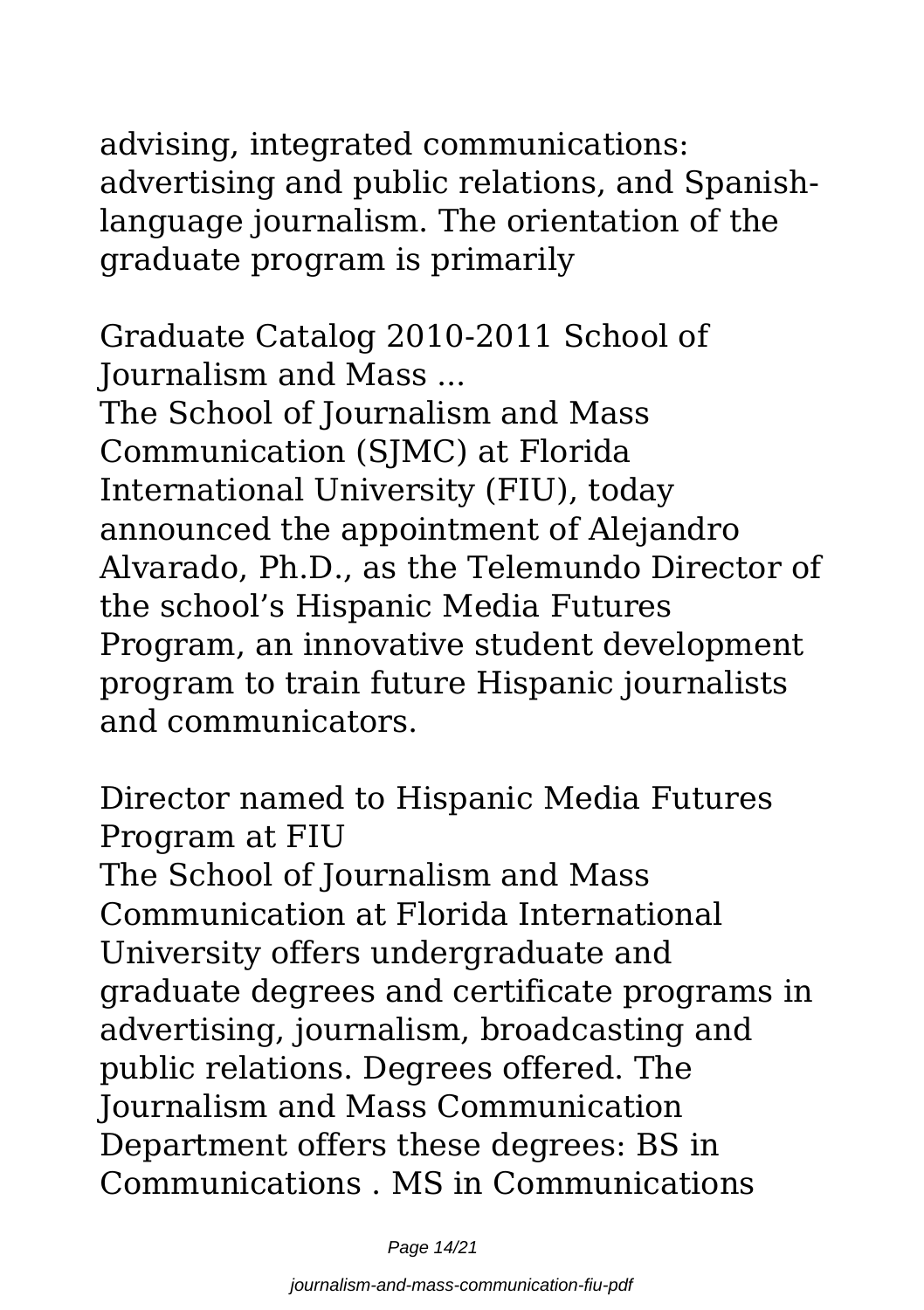of faculty within - opir.fiu.edu If you have any questions about your gift to the School of Journalism and Mass Communication at FIU, please contact: Kristin Bird, Sr. Development Officer, Florida International University, School of Journalism & Mass Communication, Biscayne Bay Campus, 3000 NE 151 Street, ACII – Room 335,

Journalism And Mass Communication Fiu - PvdA

The School of Journalism and Mass Communication at Florida International University (FIU or University) is fully accredited by the Accrediting Council on Education in Journalism and Mass Communications. Founded in 1980, as a Department of Communication within the College of Arts and Sciences, the School became a free-

TABLE OF CONTENTS - oia.fiu.edu August 7, 2020 at 2:30pm. Danielle Kilgo, a researcher, professor and advocate for human rights, has been awarded the seventh annual 2020 Early-Career Woman Scholar Award from the Lillian Lodge Kopenhaver Center for the Advancement of Women in Page 15/21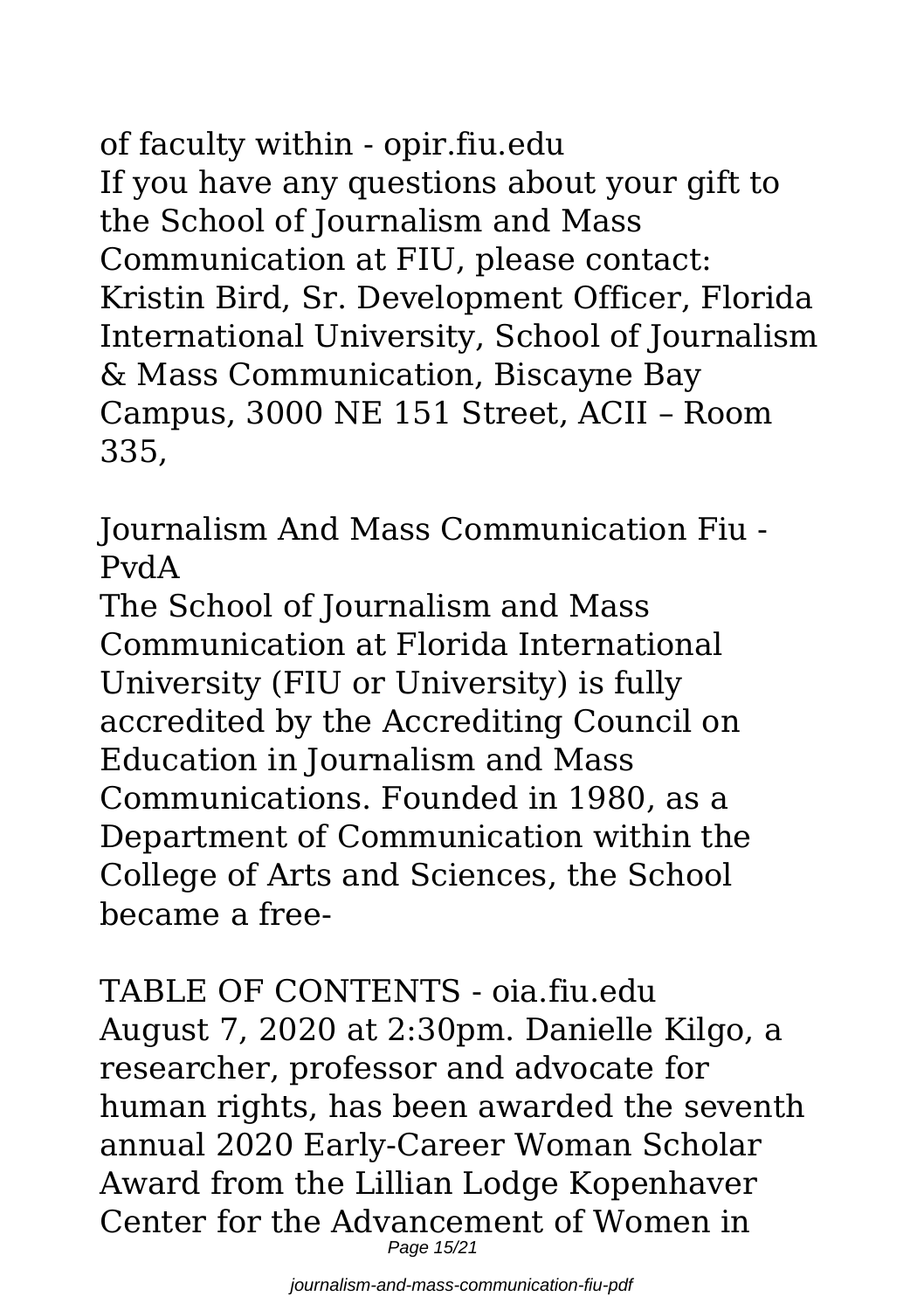Communication, housed in the College of Communication, Architecture + The Arts (CARTA). The award, given in partnership with the Association for Education in Journalism and Mass Communication (AEJMC) Commission on the Status of Women, honors an ...

### Home Page - Department of Journalism TABLE OF CONTENTS - oia.fiu.edu

The SCJ is an ACEJMC accredited institution that Department of Communication and the Dep Journalism  $+$  Media. The SCJ is part of the Communication, Architecture  $+$  The Arts (CARTA) at FIU and its FIU and its FIU and its FIU and its FIU and its FIU and its FIU and its FIU and its FIU and its FIU and its FIU and its FIU and its FIU and its FIU and its F faculty is internationally recognized for its work in the effects of social media, media literacy, organization communication, advertising and public ...

Students in the journalism and broadcasting majors w with career professionals, conducting research and with learning the trade of journalism in a digital age, but while students in the Digital Media Studies major become in the Digital Media Studies major the industry's up-and-coming media profess innovators, tackling the trials of social media and communication through art, music, journalism, and of expressio

The School of Journalism and Mass Communication applications to determine acceptance decisions. In ad

Page 16/21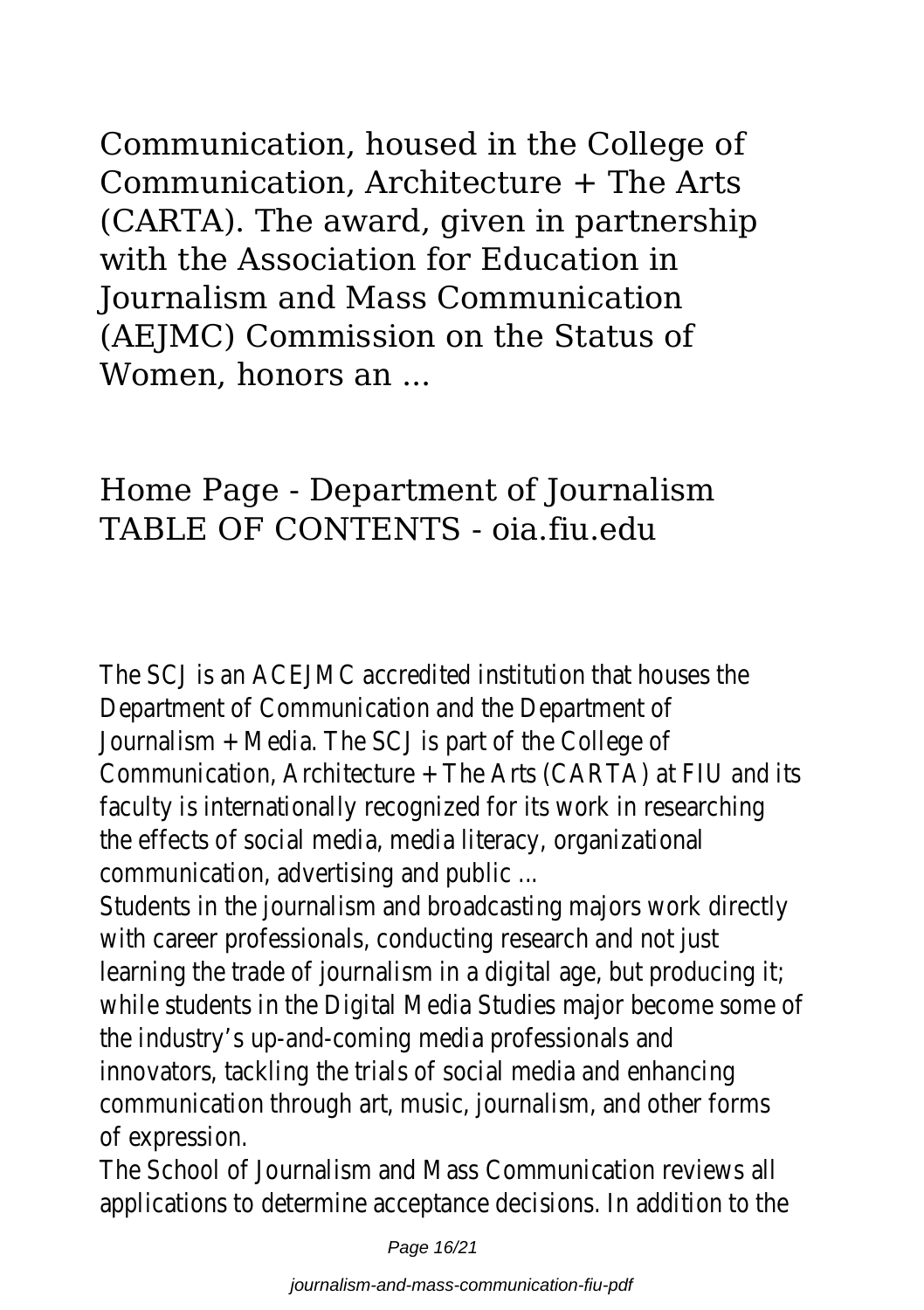general FIU Transfer Admissions criteria for stude credits or more, the following criteria must be met:  $\cdot$ MMC 3003 - Mass Communication Orientation

With colleague Kate MacMillin, Ponte prod video on the founding class of FIU's H Wertheim College of Medicine. As an early add multimedia multi-platform journalism classroom, Ponte has taken an active modifying the SCJ curriculum to include literacy, multimedia production, and digital Faculty Profiles - Department of Journal Home Page - Department of Communi 646 School of Journalism and Mass Communi Graduate Catalog 2013-2014 School of Journal and Mass Communication Raul Reis, B.Pro and Dean Allan Richards, Associate Profess Associate Dean Topic should reflect w program is a suitable Jose Alejandro Alvarado, Associate Professor Margo Berman, Profes Interim Chair, f

Journalism And Mass Communication Fiu Director named to Hispanic Media Futures Program at FIU of the School of Journalism and Mass Communication offers professional education leading to the M.S. in Mass Communication with current specializations in student media advising, global strategic communications, and Spanish-language journalism. The orientation of the graduate program is primarily professional, not theoretical. The School of Journalism and Mass Communication at Florida International University (FIU or University) is fully

Page 17/21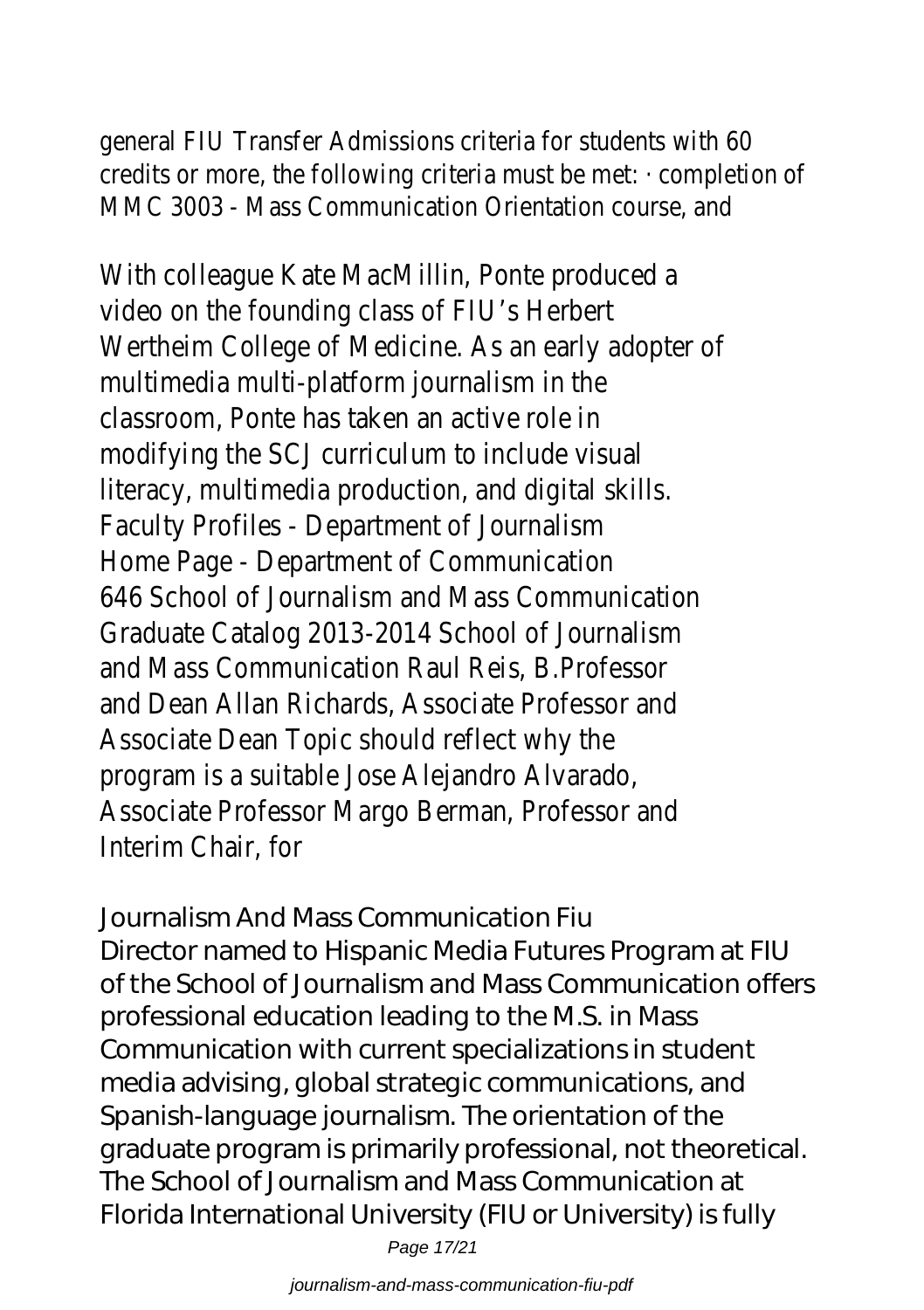accredited by the Accrediting Council on Education in Journalism and Mass Communications. Founded in 1980, as a Department of Communication within the College of Arts and Sciences, the School became a free-

School of Journalism and Mass Communication Home Page - Department of Communication If you have any questions about your gift to the School of Journalism and Mass Communication at FIU, please contact: Kristin Bird, Sr. Development Officer, Florida International University, School of Journalism & Mass Communication, Biscayne Bay Campus, 3000 NE 151 Street, ACII – Room 335,

FIU School of Communication + Journalism Promo **10 Best Journalism Books 2020** 18. Best Books for Mass Communication Students

Scripps Howard Foundation empowers FIU's School of Journalism \u0026 Mass Communication*Mass communication entrance book 2020* UGC NET Mass Communication and Journalism: Important Topics, updated Syllabus, Best Books **Top 10 Jobs For Communication Majors! (High Paying)** CAREERS IN MASS COMMUNICATION –B.A,B.Sc,Diploma,Distance Learning,Job Openings,Salary Package *Ugc Net Mass*

Page 18/21

journalism-and-mass-communication-fiu-pdf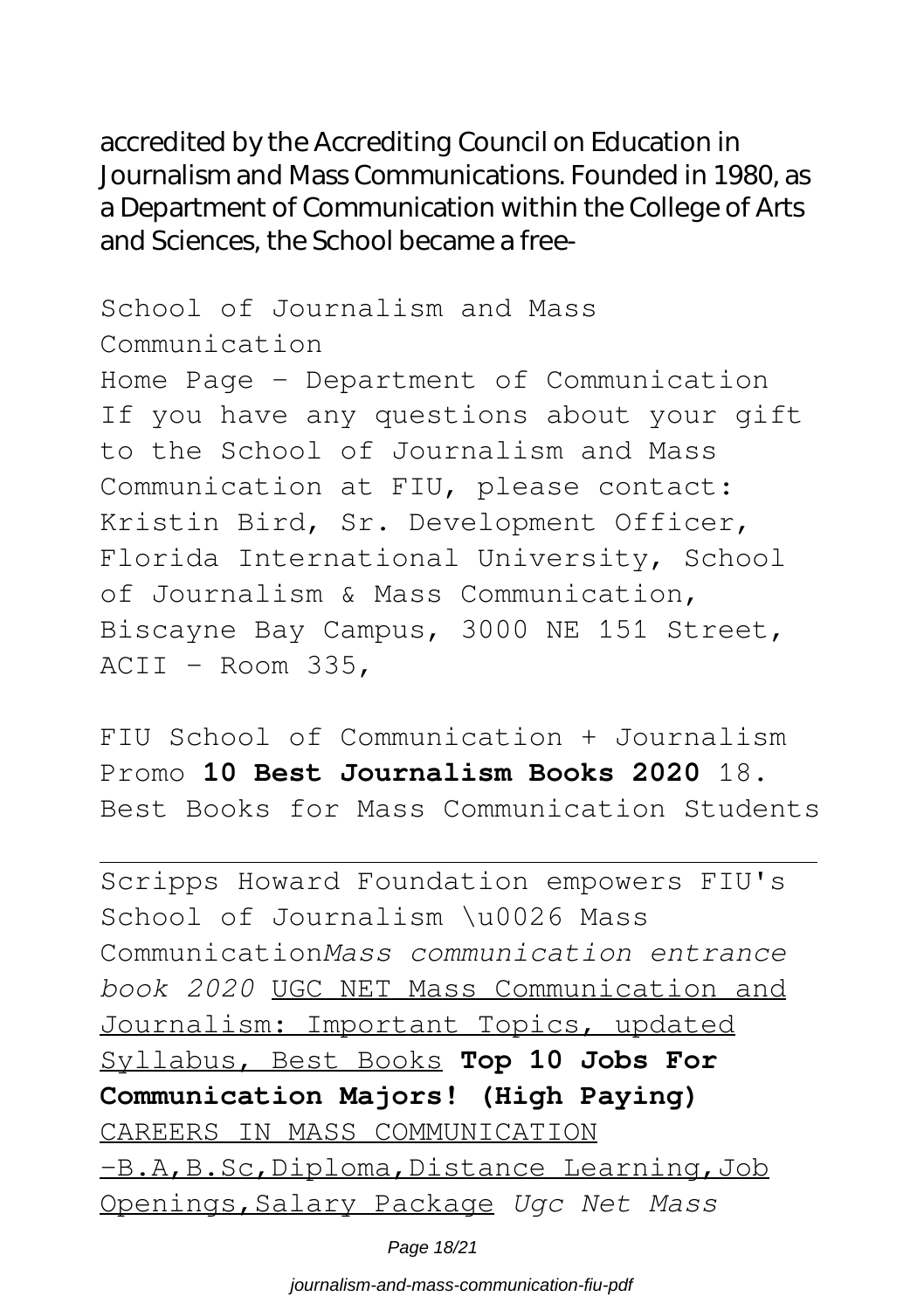*Communication Book I Journalism Study Material For Study Geneva Overholser* This is Bill (part 1) *Contagious : The Outbreak Narrative Florida International University Speak-Off, Spring 2014*

Career Options in Journalism \u0026 Mass Communication | Latest Jobs in Mass Communication |Black Humanity Matters: A teach-in on the crisis of race in America Research for the World's Toughest Challenges – SDG Programme *10 Best Journalism Books 2018*

A DAY IN THE LIFE OF A COMMUNICATIONS INTERN

Radio War Nerd #181 PREVIEW: Gene Sharp \u0026 Color Revolutions with Marcie Smith **2019 Frank Deford Lecture in Sports** Journalism by Andrea Joyce Journalism And Mass Communication Fiu

**Journalism, Digital Media and Broadcasting - FIU of the School of Journalism and Mass Communication offers professional education leading to the M.S. in Mass Communication with current specializations in student media advising, integrated communications: advertising and public relations, and**

Page 19/21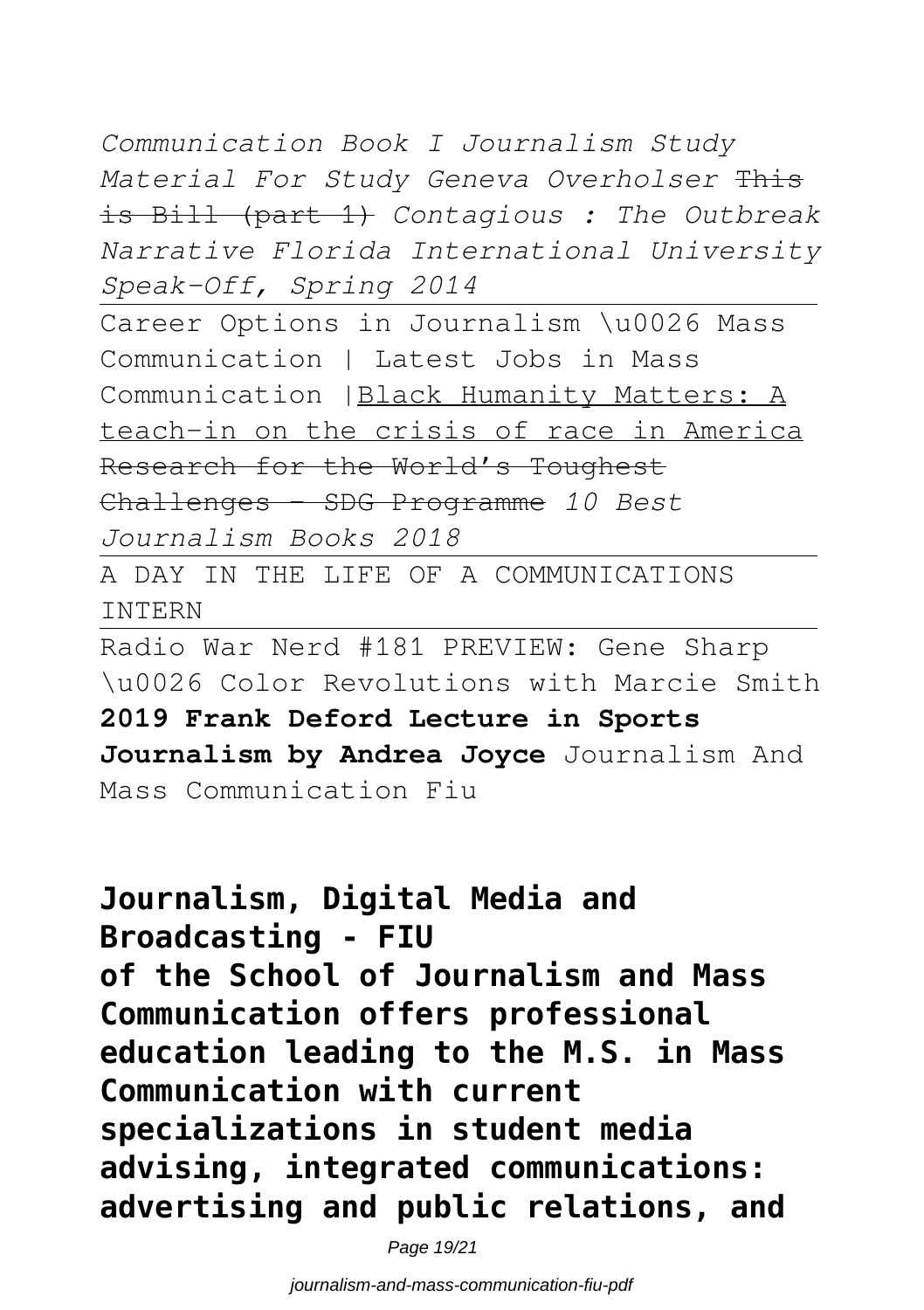## **Spanish-language journalism. The orientation of the graduate program is primarily Journalism and Mass Communication - FIU Libraries at ...**

FIU School of Journalism & Mass Communication Kristin Bird, Sr. Development Officer, Florida International University, School of Journalism & Mass Communication, Biscayne Bay Campus, 3000 NE 151 Street, ACII – Room 335, North Miami, FL 33181, Tel: (305) 919-4001, Fax: (305) 919-5203, kbird@fiu.edu Giving - Department of Journalism Online access to over 100 journals in the fields of Journalism & Mass Communications Access World News : Historical and Current Coverage from 1690- Present; Local, regional, national and international news; Features most major U.S. news sources plus many hardto-find local and regional titles; 139 countries on six continents are covered.

646 School of Journalism and Mass Communication Graduate ...

HomePage - School of Communication + Journalism

*The School of Communication + Journalism at FIU offers more than 100 undergraduate and graduate courses focused on providing skills and aptitudes to succeed in today's expanding world of media, including web-based, interactive and digital communications — through broad and highly technical and field-specialized content that evolves as rapidly as the media.* Page 20/21